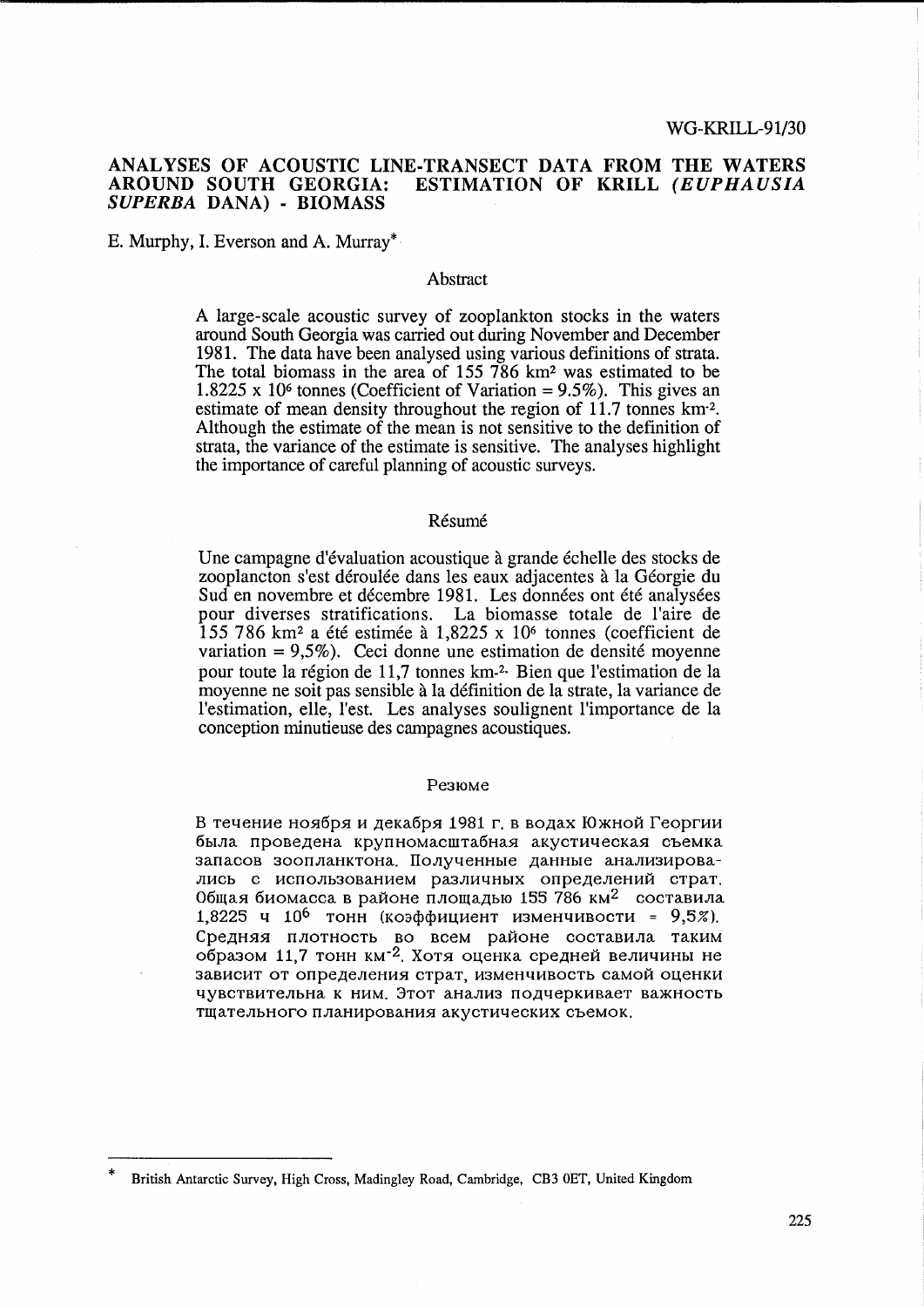#### Resumen

Durante noviembre y diciembre de 1981 se realizó una prospección acústica a gran escala de las poblaciones de zooplancton que existen en las aguas alrededor de Georgia del Sur. Esta información se ha analizado empleando varias definiciones de estratos. La biomasa total de esta área que cubre 155 786 km<sup>2</sup>, se estimó en 1.8225 x 10<sup>6</sup> toneladas (coeficiente de variación =  $9.5\%$ ), que implica una estimación de la densidad media de la región de 11.7 toneladas• km<sup>-2</sup>. Aunque la estimación de la media no es susceptible a la definición de los estratos, es el caso contrario con la varianza de la estimacion. Los analisis demuestran la gran importancia que tiene la planificacion minuciosa de las prospecciones acústicas.

# 1. INTRODUCTION

Acoustic surveys have become a standard technique in the study of the distribution and abundance of Antarctic krill (Euphausia superba Dana). There are, however, a number of problems in the application of these techniques for the routine surveying of krill populations in the Southern Ocean. In particular, the design of field surveys presents various logistical and analytical problems. Many of these design problems are similar to those encountered in the development of acoustic survey programs of fish populations. The ICES Acoustic Working Group has produced a draft report on current acoustic survey design practices (ICES, unpublished manuscript) which forms a good starting point for considering many of these problems. However, the highly heterogeneous nature and scale-related patchiness of krill distributions produce some particular problems which have not been adequately addressed to date.

In this paper we report on a major acoustic survey of krill abundance and distribution in the South Georgia region. The data have been analysed using a number of different approaches to illustrate the effect of the estimation technique on the final results. This emphasises the importance of careful pre-survey planning and post-survey analyses.

## 2. METHODS

#### 2.1 The Survey Design

The survey was designed to investigate some of the interactions taking place in the South Georgia marine ecosystem and involved a major interdisciplinary program of data collection, various aspects of which have been discussed by Priddle *et al.* (1986) and Atkinson and Peck (1988). The survey region was a 180 by 240 n mile box centred on the island of South Georgia (Figure 1). There was no information available at the planning stage to produce a stratified sampling design based on the biomass distribution. The large size of the area prohibited the execution of a suitable pilot study in the time available. The chosen design was systematic parallel transects with the direction of the transect perpendicular to the long-axis of the island. Nine major transects were traversed over the period from 24 November to 19 December 1981. The survey start was chosen at random to reduce the possibility of systematic errors. Each transect was divided into six sections approximately 30 n miles in length. Each section was further divided into 1 n mile integration intervals (ESDU). Density was estimated from the acoustic parameter mean volume backscattering strength (MVBS).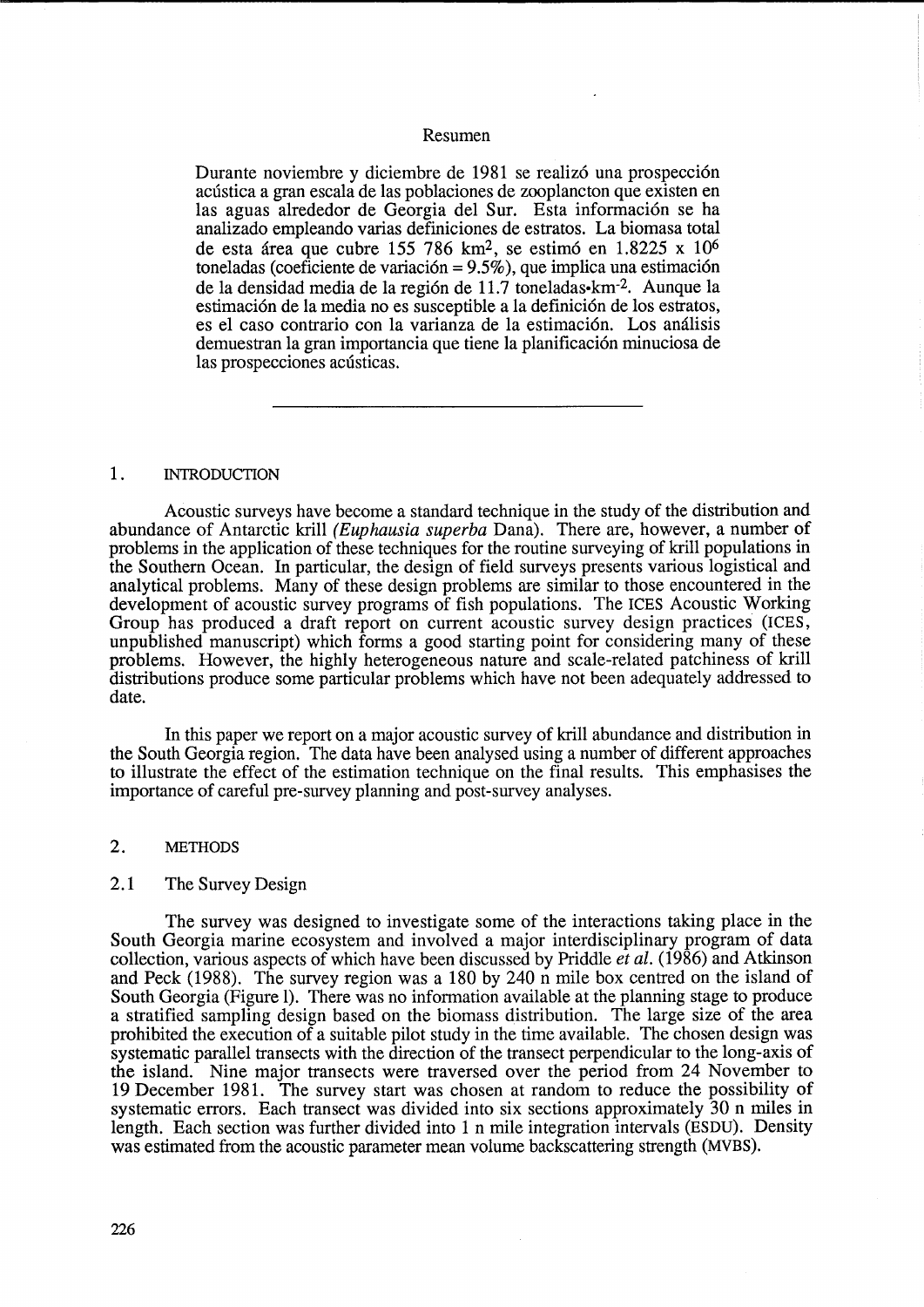At the end of each section various 'station' activities were carried out as part of the interdisciplinary program. This included deployment of a CTD system to produce temperature and salinity profiles.

# 2.2 The Acoustic Methods

A Simrad EKS 120 echosounder connected to a Simrad QM Analogue echo-integrator was used for the study. The echosounder was calibrated on 22 November and 23 December 1981 and the following values obtained.

| Constant                                      | Date             |                  |  |  |  |
|-----------------------------------------------|------------------|------------------|--|--|--|
|                                               | 22 November 1981 | 23 December 1981 |  |  |  |
| Source Level<br>[dB//1 $\mu$ Pa ref. 1 metre] | 218.3            | 218.9            |  |  |  |
| Voltage Response<br>$[dB]/1$ volt/ $\mu$ Pa]  | $-108.9$         | $-107.8$         |  |  |  |

Pulse duration was measured at 0.6 msec.

Not all of the acoustic targets will have been krill. However, krill are likely to be the major zooplankton target in this area so in this study we assume all target are krill for the purpose of the analyses of the dataset. The length distribution of all krill taken during the survey period is shown in Figure 2. Most of the krill were small, with a mean length of 29.73 mm. This mean size is similar to that of the krill used by Everson *et al.* (1990) to estimate the target strength of krill. Based on that study we have used a mean target strength of -75 dB to estimate the biomass of krill in this region. The mean weight of the sampled krill was 0.18 g.

An estimate of the mean bottom depth was available for each section. The CTD profiles collected at either end of a section allowed an estimate of the mean temperature minimum to be obtained and used to characterise water mass (Atkinson *et al., 1990).* 

## 3. RESULTS AND ANALYSIS

## 3.1 Analytical Techniques

The notation of Jolly and Hampton (1990) is followed throughout. There are  $j = 1, \ldots$  $n_i$  sample units and  $i = 1, ...$  N strata. The density of a sample unit is then given by:

$$
\hat{\rho}_{ij} = \frac{b_{ij}}{L_{ij}} \tag{1}
$$

 $\mathbf{b}_{ij}$  is the biomass recorded over the j<sub>th</sub> sample unit in the i<sub>th</sub> stratum  $\mathbf{L}_{ii}$  is the length of  $i_{th}$  sample unit in the  $i_{th}$  stratum is the length of  $j<sub>th</sub>$  sample unit in the  $i<sub>th</sub>$  stratum

The mean density in the strata is given by:

$$
\hat{\overline{\rho}} = \frac{1}{n_i} \sum_{j=1}^{n_i} w_{ij} \hat{\rho}_{ij}
$$
 (2)

227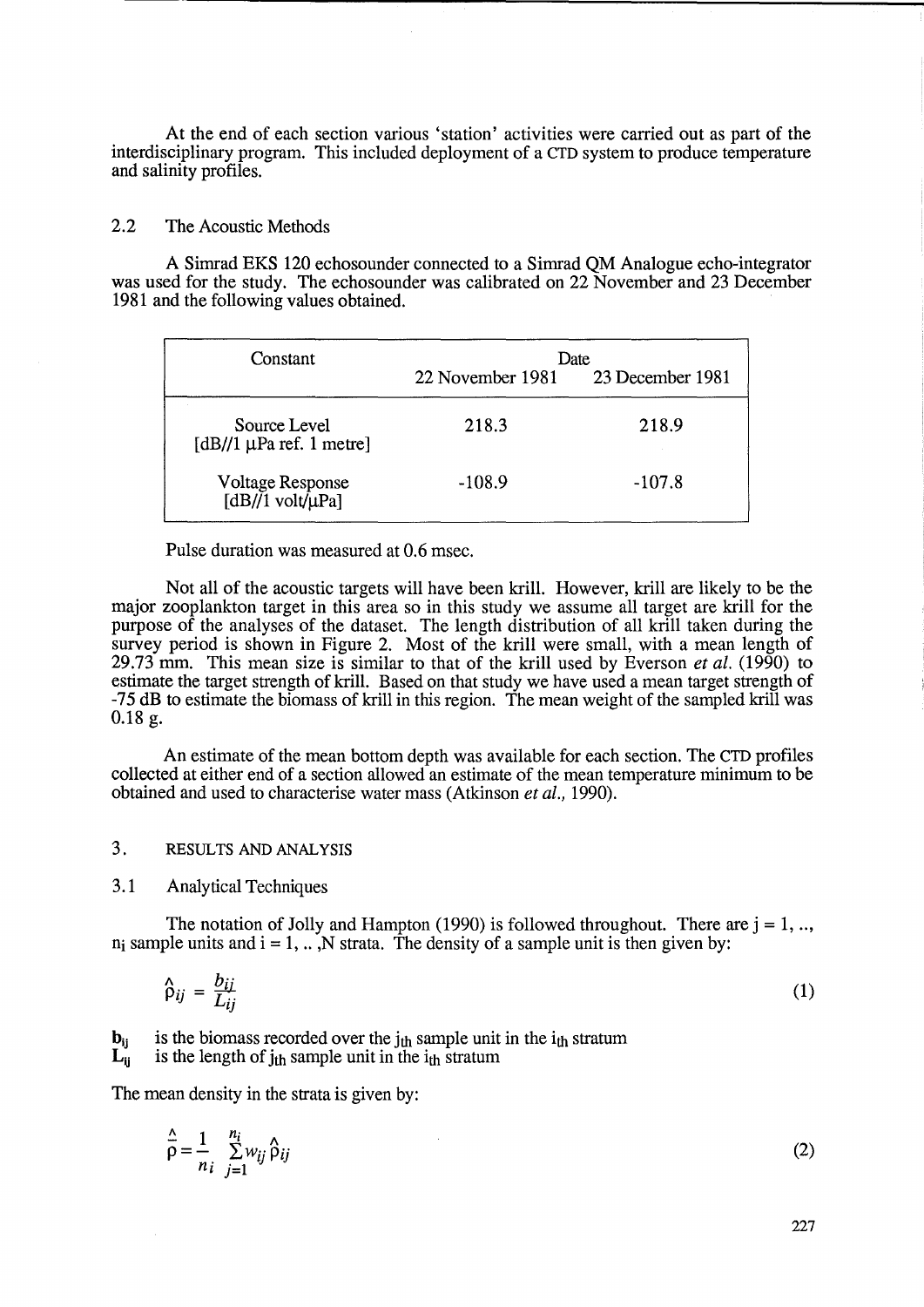where the weights are based on the sample unit length:

$$
w_{ij} = \frac{L_{ij}}{\overline{L}_i} \tag{3}
$$

and the mean sample unit length is:

$$
\overline{L}_i = \frac{1}{n_i} \sum_{j=1}^{n_i} L_{ij}
$$
 (4)

The estimated mean density for the whole region is then:

$$
\frac{\Delta}{\rho} = \frac{\sum_{i=1}^{N} A_i \frac{\Delta}{\rho_i}}{\sum_{i=1}^{N} A_i}
$$
\n(5)

where  $A_i$  = Area of stratum i.

 $\lambda$ 

The variance is:

$$
Var\left(\frac{\hat{\rho}}{\rho}\right) = \frac{\sum A_i^2 Var\left(\frac{\hat{\rho}}{\rho_i}\right)}{\left(\sum_i A_i\right)^2}
$$
\n(6)

where

$$
Var\left(\hat{\overline{p}}_i\right) = \frac{\sum_{j=1}^{n_i} w^2_{ij} \left(\hat{\overline{p}}_{ij} - \hat{\overline{p}}_i\right)^2}{n_i (n_i - 1)}
$$
(7)

The assumption underlying such analyses is of random sampling within a stratum. In the survey reported here it was assumed that the between-transect distance is sufficiently large to remove any systematic error; that is at a scale at which the krill distribution can be considered random with respect to the transects.

The equations can be applied to the data for any size of sample unit. However, the problem of non-random sampling within a stratum can invalidate the basic assumptions of the statistical methods. The simplest case would be to consider each ESDU to be a sample. However, the inherent serial correlation in the datasets makes the estimation of variance on this basis meaningless.

For the variance of the final estimate to be a minimum the sampling units should be chosen to give low within-stratum variability. The definitions of strata are given in Table 1. The results of the analyses of the data using various sampling units and strata definitions are shown in Table 2. Those estimates in which the ESDU are taken as the basic sampling unit (Table 2, lines 1 to 6) suffer from serial correlation problems. A possible breakdown of the data (Table 2, line 7) is to produce 18 transects by splitting the transects into two transects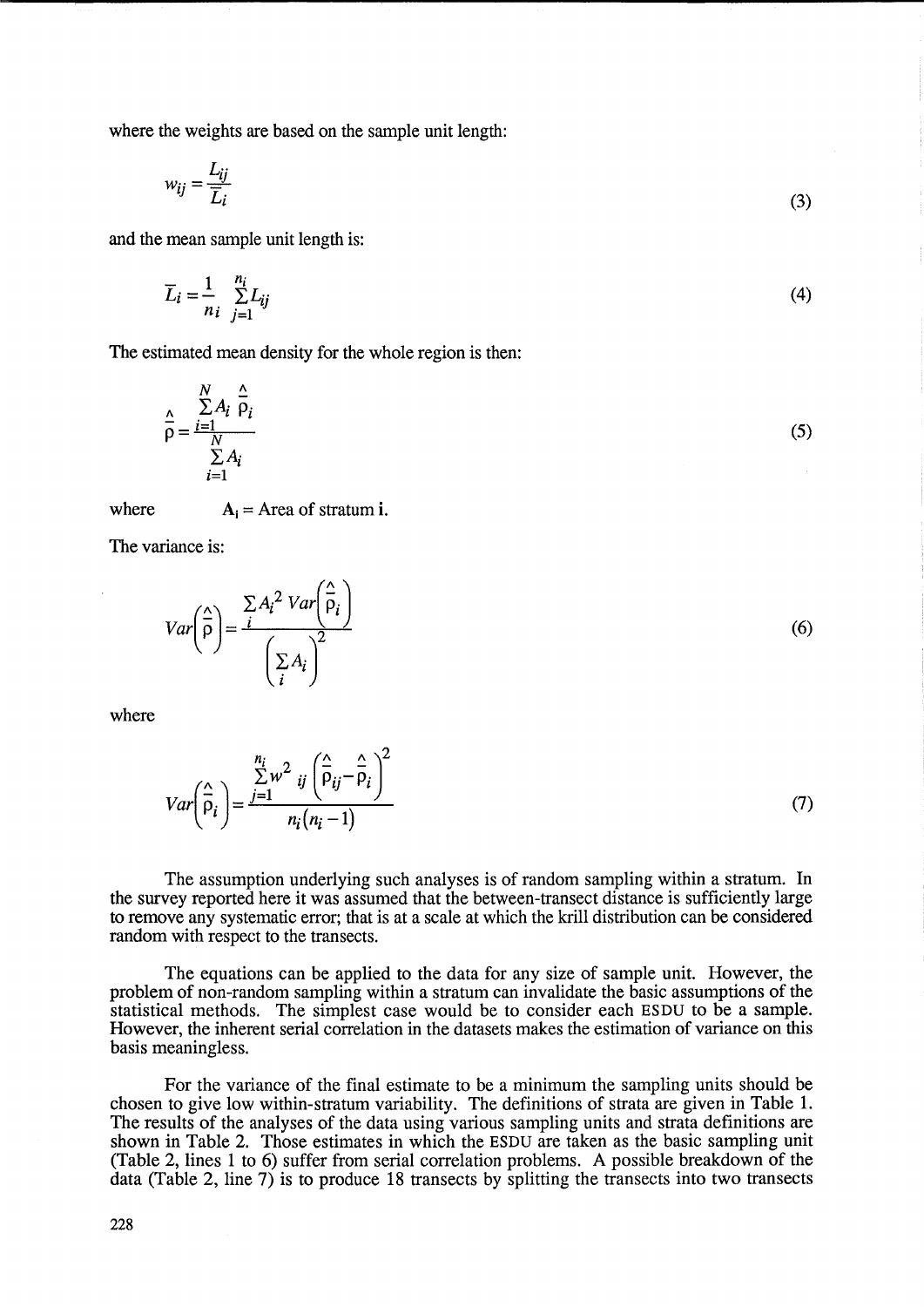either side of the shelf region (Figure 4), and taking a section as the basic sampling unit. This is not unreasonable as the transecting was delayed for station sampling at the end of each section. The next three estimators (8 to 10) consider the six strata shown in Figure 5. These strata split the sample region on the basis of the bathymetric contours. Each of these estimators takes a different basic sampling unit: transects, sections or ESDU.

The different estimators are presented here to highlight that the estimate of mean density and total biomass is not sensitive to the analytical breakdown used. However, the variance of the estimates can change markedly. The variance of the mean density estimate from the Jolly method (Jolly and Hampton, 1990) is a weighted sum of the within-stratum variances. Thus, the stratification at the large-scale is aimed at the removal of the largest element of the variance. The sampling units within the strata should then be chosen to produce least variance within strata. The between-stratum variance does not enter into the overall calculation of the variance. An analysis of variance (Table 3) shows that most of the variation is explained by the chosen strata and that sections within strata are more variable than the transects. This indicates that the strategy of running transects perpendicular to the shelf produced runs which crossed the steepest gradient in the krill density distribution, and consequently lower variation between transects. The best combination of sampling unit and strata in this case is six strata and transects as sample units (Table 2, line 10), producing an estimate of the mean density of 11.7 tonnes km<sup>-2</sup> and total biomass for the region of 1.8225 x 10<sup>6</sup> tonnes (CV =  $9.5\%$ ). Statistics for the 18 transect breakdown (Figure 4) and the six strata breakdown (Figure 5) are given in Tables 4 and 5 respectively. These estimates are based on the assumption of random sampling within strata which is not the case. However, the conclusion that there were generally higher densities of krill in the north east region around South Georgia is reasonable.

Further stratifications were made by water mass, characterised by contiguous regions of similar minimum temperature (Table 2, lines 11 and 12). These do not simply describe strata in the distribution of krill in the region so do not give particularly useful biomass estimates. Bathymetry and temperature are aliased in this region (correlation coefficient,  $r = -0.428$ ). Analyses of the data to produce estimates of mean density classified by bathymetric region and minimum temperature range are shown in Tables 6 to 8. In all depth regions the highest krill densities were found in the colder, less than zero degree minimum temperature water mass. The highest densities were found in the shelf slope regions of 250 to 1 000 m in depth. The greatest biomass is found offshore and is associated with the colder water regions to the east.

## 3.2 Kriging Analysis

A simple Kriging analysis was performed using the UNIMAP (1990) software system. A biomass estimate was obtained for an area approximately  $1.63 \times 10^5$  km<sup>2</sup>, which compares with the 1.56 x 10<sup>5</sup> km<sup>2</sup> used in the above analyses. Blanking regions were defined to set similar boundaries to the area of interpolation to these used in the above estimates. The semivariogram was fitted by eye at an angle to the vertical of 150°; settings used were: range =  $1, \text{ sill} = 650$ , nugget  $= 0$ . No trend corrections were made. This produced the map of krill density shown in Figure 7. The volume of the integrated surface gives an estimate of the total biomass in the region. This was  $2.13 \times 10^6$  tonnes giving a mean krill density estimate of 13.07 tonnes km-2. Reasonable changes in the parameter settings used in the semivariogram model produced changes in the density estimate of approximately  $\pm 3$  tonnes km<sup>-2</sup>.

## 4. DISCUSSION

The target strength value we have used produces larger values for a given MVBS than those used in earlier studies (BIOMASS, 1984). Few data are available to cross reference to this analyses carried out in this study. The density estimated for the West Atlantic section of the Southern Ocean from the BIOMASS cruises (February, 1981) was 4.46 tonnes km<sup>-2</sup> which is lower than the 11.7 tonnes km<sup>-2</sup> obtained in the present study. The USSR vessel *Odyssey*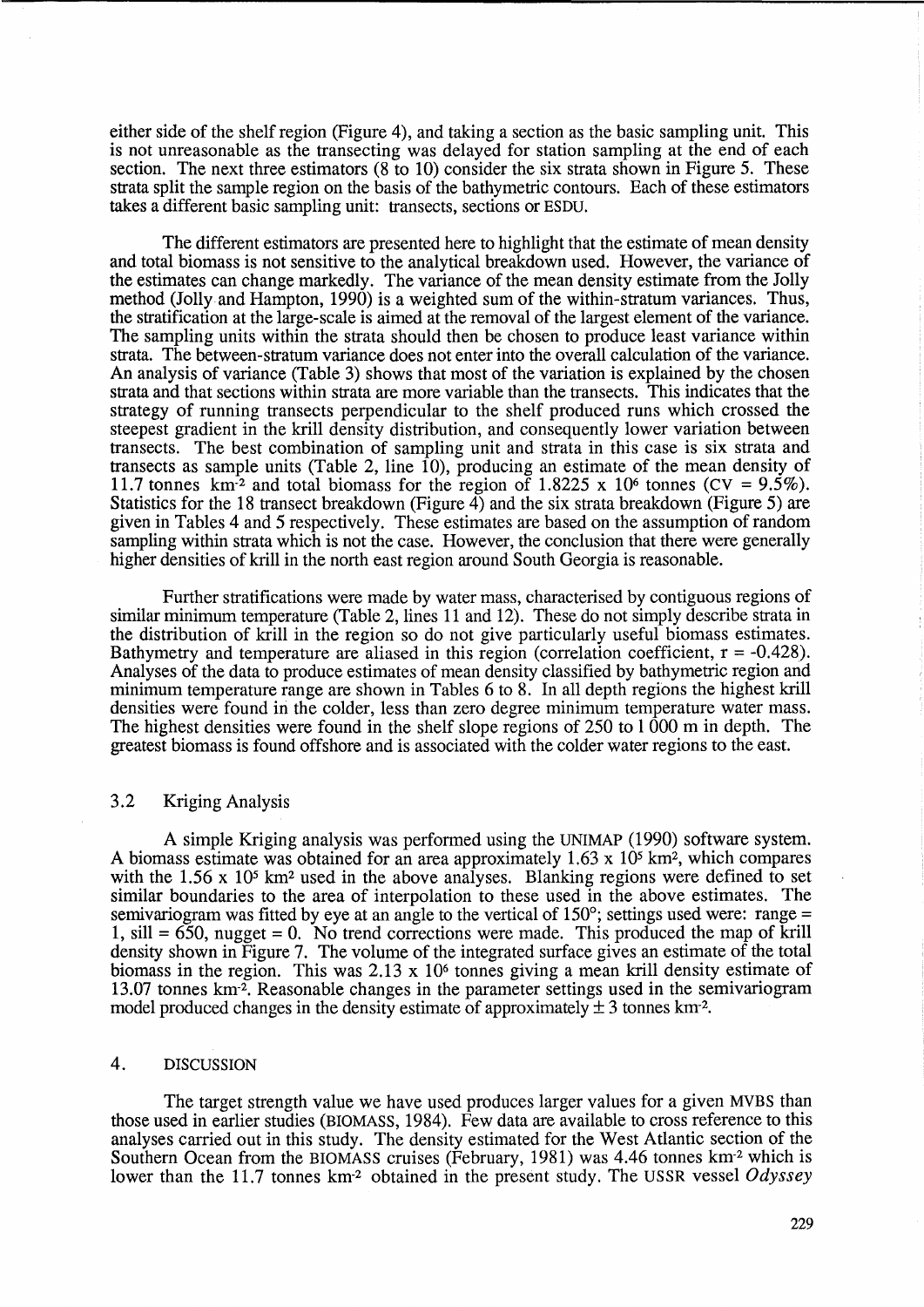surveyed part of the north side of the South Georgia area during February, 1981 and these results gave a density estimate of 15.63 tonnes *kmz* (BIOMASS, 1984). In this study the same region produced some of the highest density estimates with stratum values of 13.08 and 23.59 tonnes *km-z* (Table.5). The BIOMASS analyses used a much higher target strength value so this suggests there was a higher krill biomass in the BIOMASS sampled regions during the early part of 1981 than was observed in this study in the latter part of 1981.

Other estimates of krill density in the South Georgia region are those from trawl based studies (Latogursky *et al.,* 1990). The values for the early part of 1981 are of the same order as those obtained in this study, 37.4 and 5.4 tonnes km<sup>-2</sup> and are consistent with the *Odyssey* data These values are low compared to other trawl estimates obtained for the region in other years.

The above analyses have highlighted that the various estimation methods based on classical statistical techniques produce little difference in the estimate of mean density but they do affect the variance. Careful design is the only way that a valid estimate of mean density can be obtained. There is little that can be done at the post-processing stage except to consider the precision of the estimate. The underlying estimate may be wrong but there is nothing that can be done about this at this stage. This highlights the importance of careful pre-planning of the survey. Assumptions of randomness at the wrong scale will give incorrect variance results for krill biomass.

The use of Kriging or other spatial statistical techniques clearly requires far more investigation but holds some promise (Foote and Stefansson, 1991). However, we can say at this stage that the simple application of bilinear interpolation techniques is incorrect and is likely to produce erroneous results. The distribution of krill is extremely patchy and the variability of the distribution must be taken into account using an approach such as Kriging. The spatial techniques must be rigorously applied and all of the interpolated estimates should be reported with details of the fits and confidence in the estimates. The development of spatial statistical analytical methods is a continually evolving field of study (Ripley, 1988).

Croxall *et al.* (1985) produced a value of 16 x 106 tonnes as an estimate of the consumption of krill by seabirds and seals in Scotia Sea area. Approximately 42% were taken by South Georgia based predators (approximately 6.7 x 106 tonnes). The estimate of the standing stock is low compared to the predator consumption figure for the South Georgia area. This predator consumption rate is spread throughout the year and should not be compared directly with standing stock estimates. The Antarctic Circumpolar Current is a potential source of replenishment of the krill stocks in the South Georgia area (Everson, 1984). This is likely to mean that several times the standing stock may be available in the region in any year.

For  $6.7 \times 10^6$  tonnes to be available in a year and assuming no local production then a crude estimate of input rate may be calculated. Assuming the standing stock remains constant and that demand is constant throughout the year, then the estimated demand is 18356 tonnes day-l. If the krill enter the region only through the eastern side of the box (Figure 1, this dimension is approximately 333 km in length) then 55.1 tonnes are brought in each day along each kilometre of the side of the box. If the density outside the area in the Scotia Sea is in the range 4.5 to 11.7 tonnes km<sup>-2</sup> then the required flow rates are 0.28 to 0.11 knots respectively. These values are well within the expected current speeds for the region (Foster, 1984).

In this study we have assumed all detected targets in this area are krill, this is unlikely to be the case and will have produced an overestimate of krill biomass. However, some of the krill were much larger than the mean length and use of a mean target strength will have caused underestimation of the biomass. The distribution of the krill within the area is consistent with the suggestion of the occurrence of the Antarctic Surface Water in the region (Everson, 1984; Atkinson and Peck, 1988). This water mass was the cooler water region to the east where the higher densities of krill were recorded during this study. The higher densities of krill in the shelf regions support suggestions that these areas are important in the development of krill aggregations (see Miller and Hampton, 1989 for a discussion).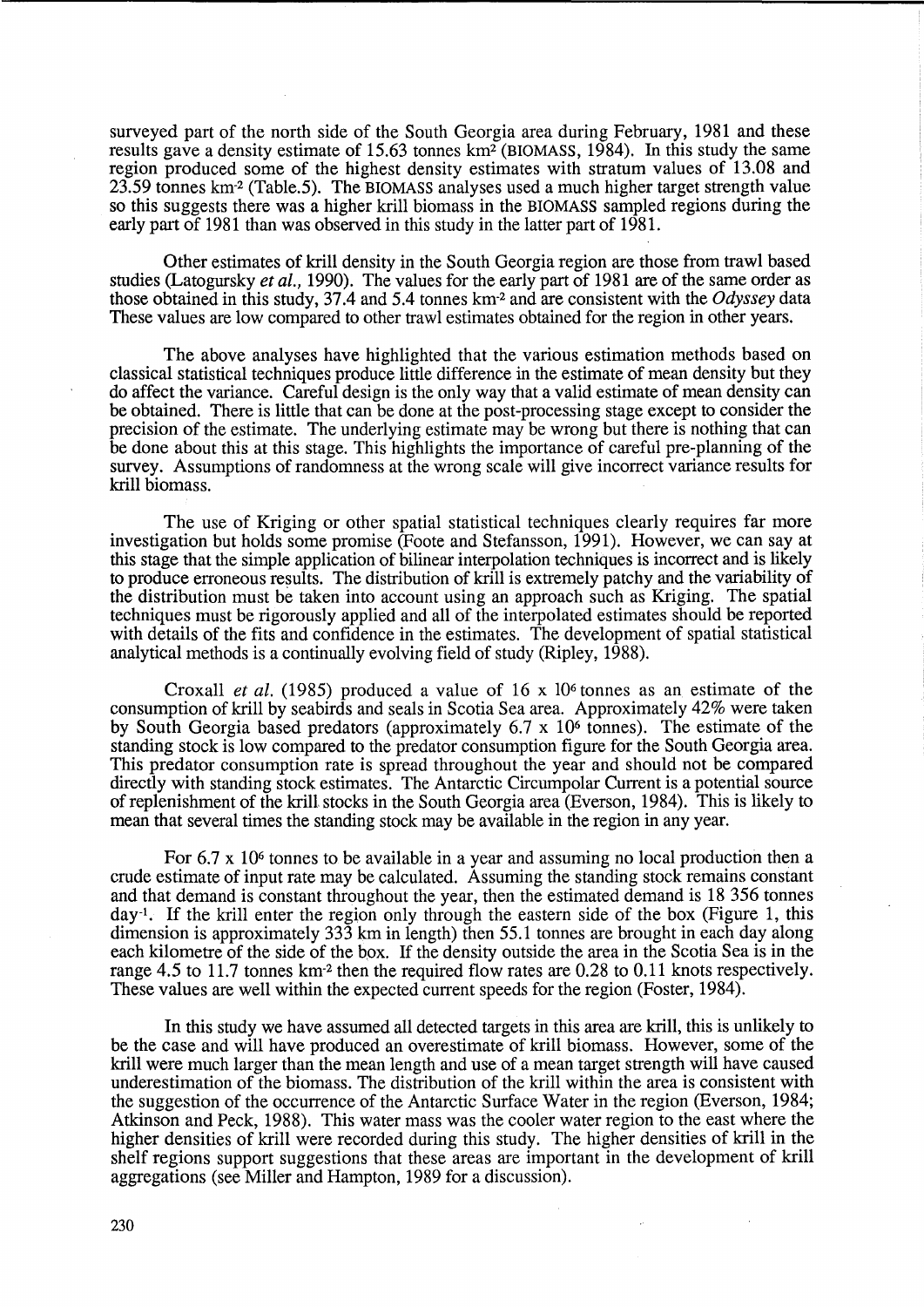#### ACKNOWLEDGEMENTS

A large number of scientists of the OBP/pES team of the British Antarctic Survey contributed to this collection of these data. The data are held in the OBP/pES database managed by A. Wood.

#### **REFERENCES**

- ATKINSON, A. and J.M. PECK. 1988. A summer-winter comparison of zooplankton in the Oceanic area around South Georgia. *Polar Bioi.* 8: 463-473.
- ATKINSON, A., P. WARD, J.M. PECK and A. MURRAY. 1990. Mesoscale distribution of zooplankton around South Georgia. *Deep-Sea Res.* 8: 1213-1227.

BIOMASS. 1984. Post Fibex Acoustic Workshop. *BIOMASS Rep. Ser. 40.* 

- CROXALL, J.P., P.A. PRINCE and C. RICKETTS. 1985. Relationships between prey life-cycles and the extent, nature and timing of seal and seabird predation in the Scotia Sea. In: SIEGFRIED, W.R., P.R. CONDY, and R.M. LAWS (Eds). Antarctic Nutrient Cycles and *Food Webs.* Berlin: Springer-Verlag. pp. 516-533.
- EVERSON,1. 1984. Marine interactions. In: LAWS, R.M. (Ed.). *Antarctic Ecology, Vol. 2.*  London: Academic Press. pp. 783-819.
- EVERSON, 1., J.L. WATKINS, D.G. BONE and K.G. FOOTE. 1990. Implications of a new acoustic target strength for abundance estimates of Antarctic krill. *Nature* 345: 338-340.
- FOOTE, K.G. and G. STEFANSSON: 1991. Definition of the problem of estimating fish abundance over an area from acoustic line-transect measurements of density. Document *WG-Krill-91/8.* CCAMLR, Hobart, Australia: **19** pp.
- FOSTER, T.D. 1984. The marine environment. In: LAWS, R.M. (Ed.). *Antarctic Ecology, Vol.* 2. London: Academic Press. pp. 355-371.
- JOLLY, G.M. and 1. HAMPTON. 1990. A stratified random transect design for acoustic surveys of fish stocks. *Can.* J. *Fish. Aquat. Sci.* 47: 1282-1291.
- LATOGURSKY, V.I., R.R. MAKAROV and L.G. MAKLYGIN. 1990. The distribution, biomass and characteristics of the fishery for *Euphausia superba* off South Georgia Island (Subarea 48.3). Document *WG-Krill-90/J9.* CCAMLR, Hobart, Australia.
- MILLER, D.G.M. and 1. HAMPTON. 1989. Biology and ecology of Antarctic krill *(Euphausia superba* Dana): A review. *BIOMASS Sci. Ser. 9.*
- PRIDDLE, J., RB. HEYWOOD and E. THERIOT. 1986. Some environmental factors influencing phytoplankton in the Southern Ocean around South Georgia. *Polar Bioi.* 5: 65-79.
- RIPLEY, B.D. 1988. Statistical inference for spatial processes. Cambridge: Cambridge University Press. pp. 148.

UNIMAP. 1990. UNlMAP 2000, Uniras Ltd., Slough, UK.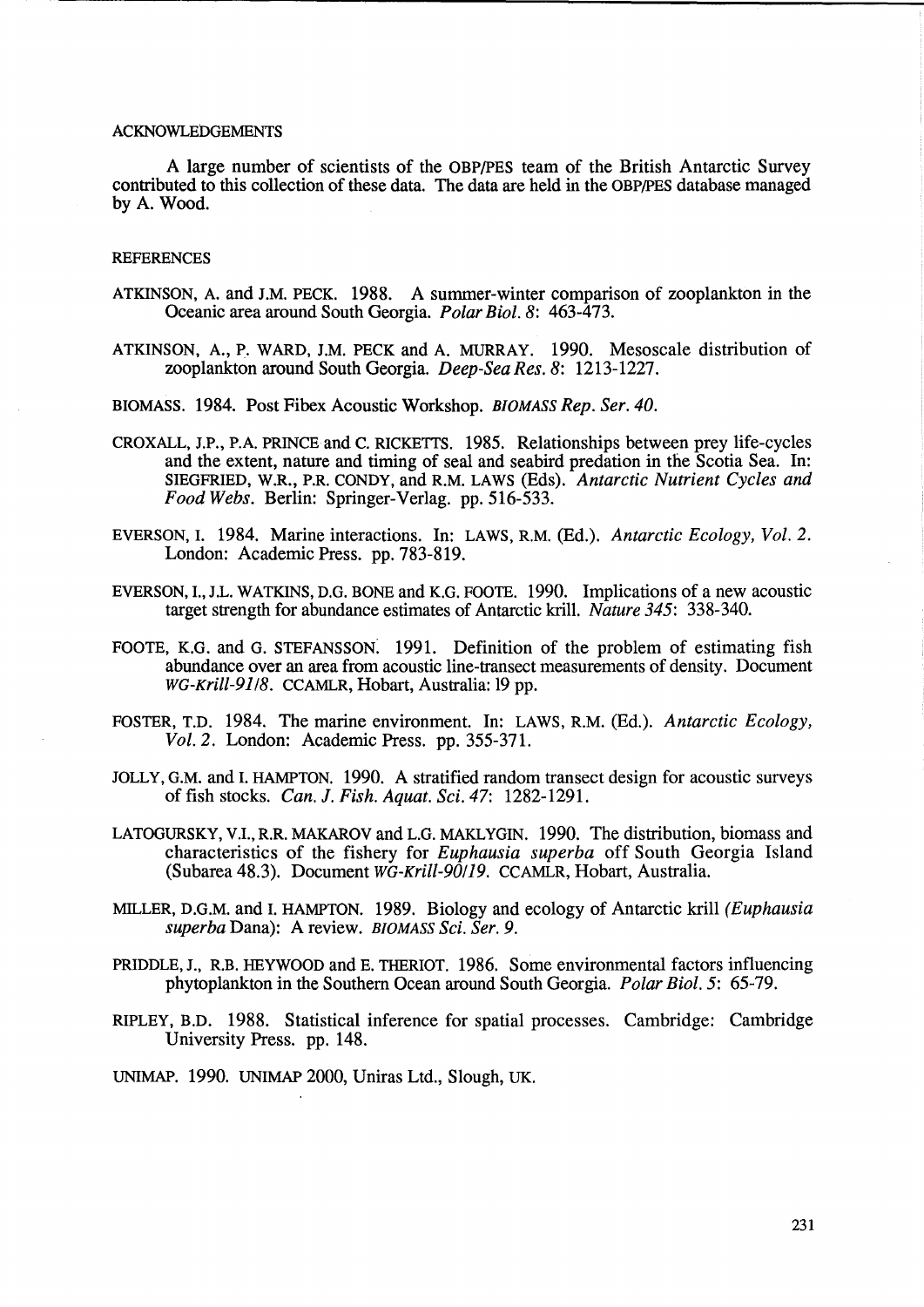Table 1: Definitions of strata used in the analyses of the transect data.

 $\sim$ 

| Strata                | Description of Stratification                                                                                    |
|-----------------------|------------------------------------------------------------------------------------------------------------------|
| 9 transects           | Each of the long transects treated as a contiguous sample region<br>(Figure 3).                                  |
| 18 transects          | Each of the nine long transects split in the middle (Figure 4).                                                  |
| 6 strata              | Each set of three half transects were grouped together on the basis<br>of geographic region (Figure 5).          |
| 6 strips              | Each of the sections running west to east were considered as a<br>single stratum (Figure 6).                     |
| 3 depth bands         | The data were analysed according to bathymetric region. These<br>regions are not necessarily contiguous.         |
| 3 temperature bands   | The data were analysed according to minimum temperature<br>region. These regions are not necessarily contiguous. |
| 3 temperature regions | Stratum boundaries were set on the basis of contiguous regions of<br>similar temperature.                        |

 $\sim$ 

 $\hat{\mathcal{A}}$ 

 $\sim$   $\sim$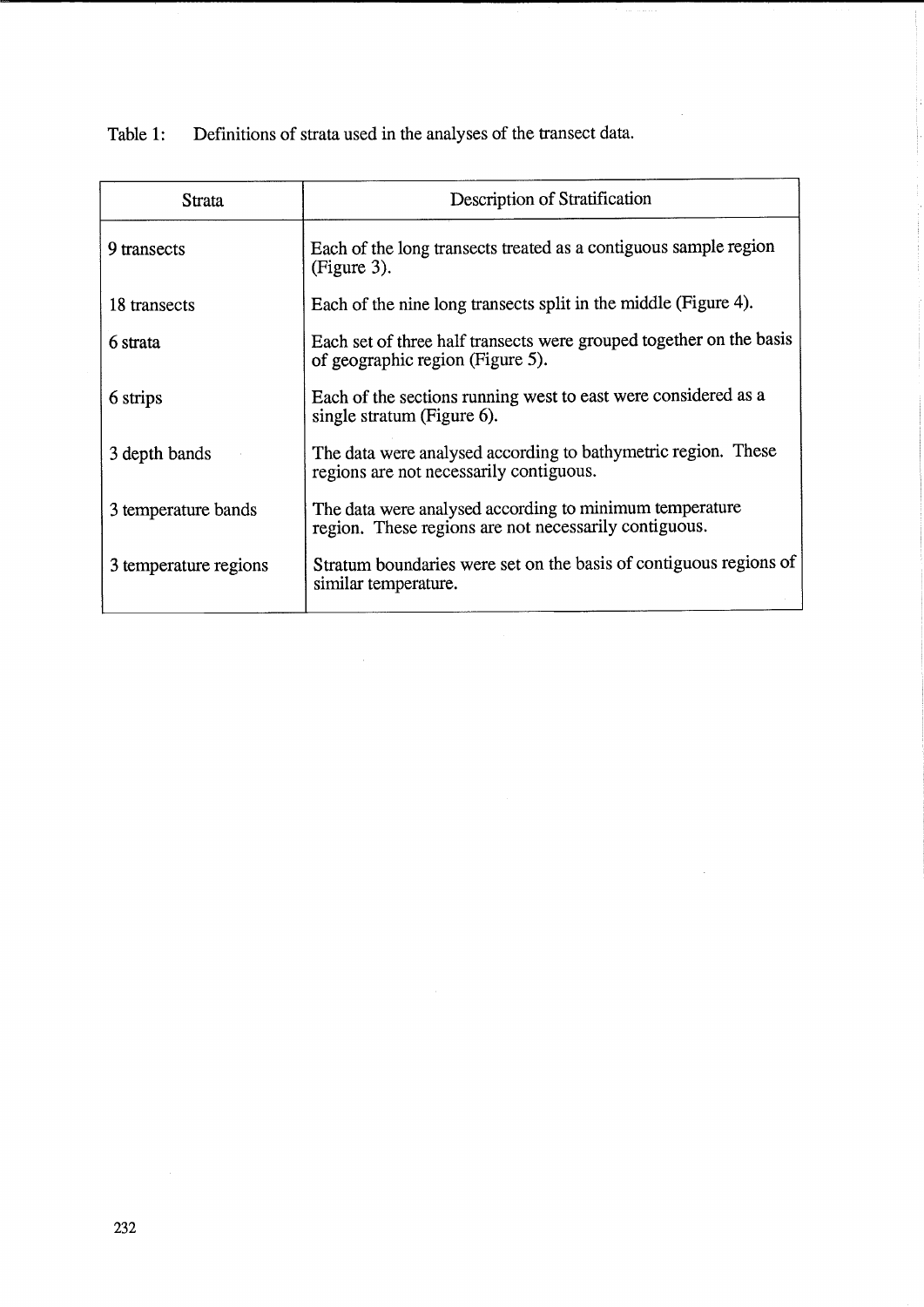|                   | Method of Estimation                                   | Mean<br>Density<br>$(\text{tonnes km}^2)$ | Variance | Total<br><b>Biomass</b><br>(tonnes $x 106$ ) | Variance |
|-------------------|--------------------------------------------------------|-------------------------------------------|----------|----------------------------------------------|----------|
| $\mathbf{1}$      | Stratified by 18 transects<br>(resets as units)        | 11.44                                     | 0.410    | 1.8225                                       | 0.00950  |
| $\overline{2}$    | Stratified by 9 transects<br>(resets as units)         | 11.48                                     | 0.419    | 1.8225                                       | 0.01017  |
| 3                 | Stratified by 6 strips<br>(resets as units)            | 11.86                                     | 0.437    | 1.8225                                       | 0.01060  |
| 4                 | Stratified by 54 sections<br>(resets as units)         | 11.61                                     | 0.373    | 1.8225                                       | 0.00906  |
| 5                 | Stratified by 3 depths<br>(resets as units)            | 11.30                                     | 0.438    | 1.8225                                       | 0.01063  |
| 6                 | Stratified by 3 temperature bands<br>(resets as units) | 12.11                                     | 0.436    | 1.8225                                       | 0.01059  |
| $\overline{\tau}$ | Jolly 18 transects<br>(sections as units)              | 11.70                                     | 2.070    | 1.8225                                       | 0.05024  |
| 8                 | Stratified by 6 strata<br>(resets as units)            | 11.59                                     | 0.416    | 1.8225                                       | 0.01011  |
| 9                 | Jolly 6 strata<br>(sections as units)                  | 11.70                                     | 1.816    | 1.8225                                       | 0.04408  |
| 10                | Jolly 6 strata<br>(transects as units)                 | 11.70                                     | 1.228    | 1.8225                                       | 0.02980  |
| 11                | Jolly 3 temp/geographic<br>(transects as units)        | 11.70                                     | 2.969    | 1.8225                                       | 0.07205  |
| 12                | 3 temp/geographic strata<br>(resets as units)          | 11.27                                     | 0.437    | 1.8225                                       | 0.01060  |

| Table 2: | Mean density and total biomass estimates produced by the application of different |
|----------|-----------------------------------------------------------------------------------|
|          | stratification criteria (Table 1) to the transect data.                           |

 $\sim$ 

Table 3: Accumulated analysis of variance based on the six regional strata shown in Figure 5.

| Source of<br>Variation     | Degrees of<br>Freedom | Sum of Squares    | Mean Square | Variance Ratio |  |
|----------------------------|-----------------------|-------------------|-------------|----------------|--|
| Stratum                    | 5                     | 58306.6           | 11661.3     | 20.62          |  |
| Stratum<br>Transect        | 12                    | 21686.3<br>1807.2 |             | 3.20           |  |
| 33<br>Stratum<br>/ Section |                       | 101585.0          | 3078.3      | 5.44           |  |
| Residual                   | 1463                  | 827425.3          | 565.5       |                |  |
| Total                      |                       | 1009003.2         | 666.9       |                |  |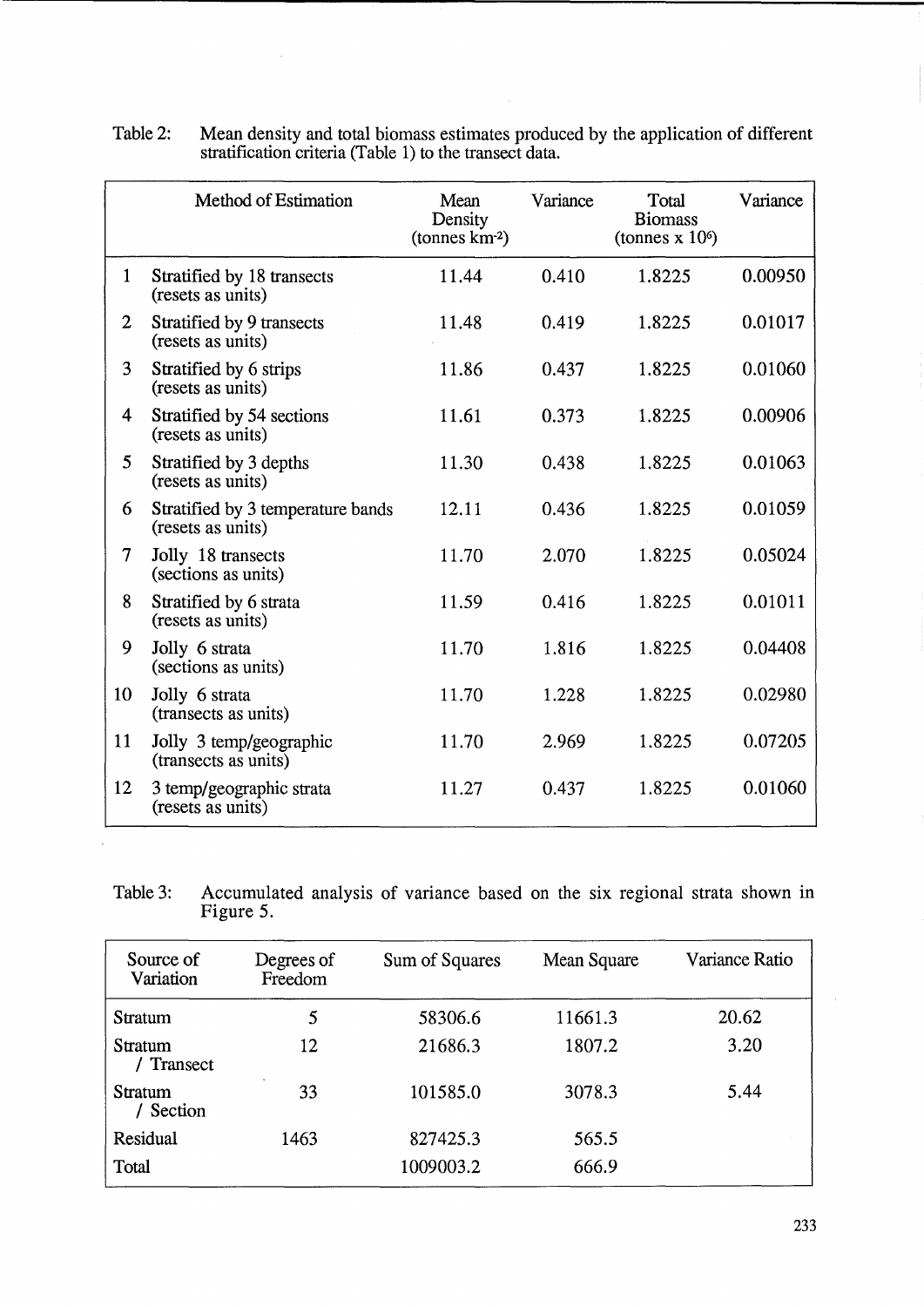| Transect       | No. of<br>Density<br><b>Observations</b><br>$(\text{tonnes km}^2)$ |       | Variance | Area<br>(km <sup>2</sup> ) | <b>Biomass</b><br>(tonnes) |
|----------------|--------------------------------------------------------------------|-------|----------|----------------------------|----------------------------|
| 1              | 3                                                                  | 9.13  | 5.066    | 9260.7                     | 84566.0                    |
| $\overline{c}$ | $\overline{2}$                                                     | 1.82  | 0.043    | 6173.8                     | 11238.4                    |
| 3              | 3                                                                  | 6.89  | 8.282    | 9260.7                     | 63845.6                    |
| 4              | 3                                                                  | 8.61  | 42.361   | 8849.2                     | 79772.0                    |
| 5              | 3                                                                  | 7.28  | 1.310    | 6070.9                     | 67413.0                    |
| 6              | 3                                                                  | 1.83  | 1.215    | 8231.8                     | 16962.6                    |
| 7              | 3                                                                  | 9.42  | 38.131   | 6173.8                     | 83401.2                    |
| 8              | 2                                                                  | 8.10  | 37.424   | 9157.8                     | 49174.5                    |
| 9              | 3                                                                  | 6.75  | 1.702    | 9260.7                     | 55548.0                    |
| 10             | 2                                                                  | 13.29 | 176.730  | 9260.7                     | 82074.8                    |
| 11             | 3                                                                  | 9.21  | 20.941   | 9260.7                     | 84388.0                    |
| 12             | 3                                                                  | 16.19 | 4.319    | 9260.7                     | 149973.6                   |
| 13             | 3                                                                  | 7.32  | 34.743   | 9260.7                     | 67834.9                    |
| 14             | 3                                                                  | 15.93 | 48.701   | 9260.7                     | 147548.3                   |
| 15             | 3                                                                  | 16.96 | 186.101  | 9260.7                     | 157057.0                   |
| 16             | 3                                                                  | 32.16 | 18.742   | 9260.7                     | 297800.8                   |
| 17             | 3                                                                  | 12.29 | 49.713   | 9260.7                     | 113809.4                   |
| 18             | 3                                                                  | 22.69 | 33.960   | 9260.7                     | 210129.3                   |

Table 4: Mean density and biomass estimates based on the 18 transects defined in Figure 4. Sampling units are transect sections.

Table 5: Mean density and biomass estimates based on the six regional strata (Figure 5). Transects are taken as the basic sample unit.

| Stratum | No. of<br><b>Observations</b> | Density<br>(tonnes km <sup>-2</sup> )           | Variance                                           | Area<br>(km <sup>2</sup> )                                     | <b>Biomass</b><br>(tonnes)                                           |
|---------|-------------------------------|-------------------------------------------------|----------------------------------------------------|----------------------------------------------------------------|----------------------------------------------------------------------|
|         |                               | 7.77<br>4.37<br>8.51<br>13.08<br>12.19<br>23.59 | 0.477<br>5.398<br>8.510<br>13.08<br>12.19<br>23.59 | 27782.2<br>24695.3<br>26238.7<br>21505.5<br>27782.2<br>27782.2 | 215824.2<br>107972.9<br>223336.9<br>281222.9<br>338700.6<br>655477.0 |

Table 6: Classification of the acoustic density data by three water depth ranges.

| Depth<br>Region             | No. of Min.<br>Records |     | Mean<br>(tonnes $km^{-2}$ ) | Max.   |       | Median Variance | Area<br>(km <sup>2</sup> ) | <b>Biomass</b><br>(tonnes)      |
|-----------------------------|------------------------|-----|-----------------------------|--------|-------|-----------------|----------------------------|---------------------------------|
| $< 250 \text{ m}$           | 170                    | 0.0 | 6.61                        | 41.63  | 0.0   | 83.156          | 17492.5                    | 115627.7                        |
| $250 -$<br>$1000 \text{ m}$ | 176                    | 0.0 | 15.40                       | 341.98 | 10.16 | 943.473         | 18109.9                    | 278926.5                        |
| $>1000 \; \mathrm{m}$       | 1168                   | 0.0 | 11.88                       | 336.14 | 1.52  |                 |                            | 705.221 120184.9 1427996.6      |
| Total                       | 1514                   | 0.0 | 11.70                       | 341.98 | 1.52  | 666.879         |                            | 155787.3 1.8225x10 <sup>6</sup> |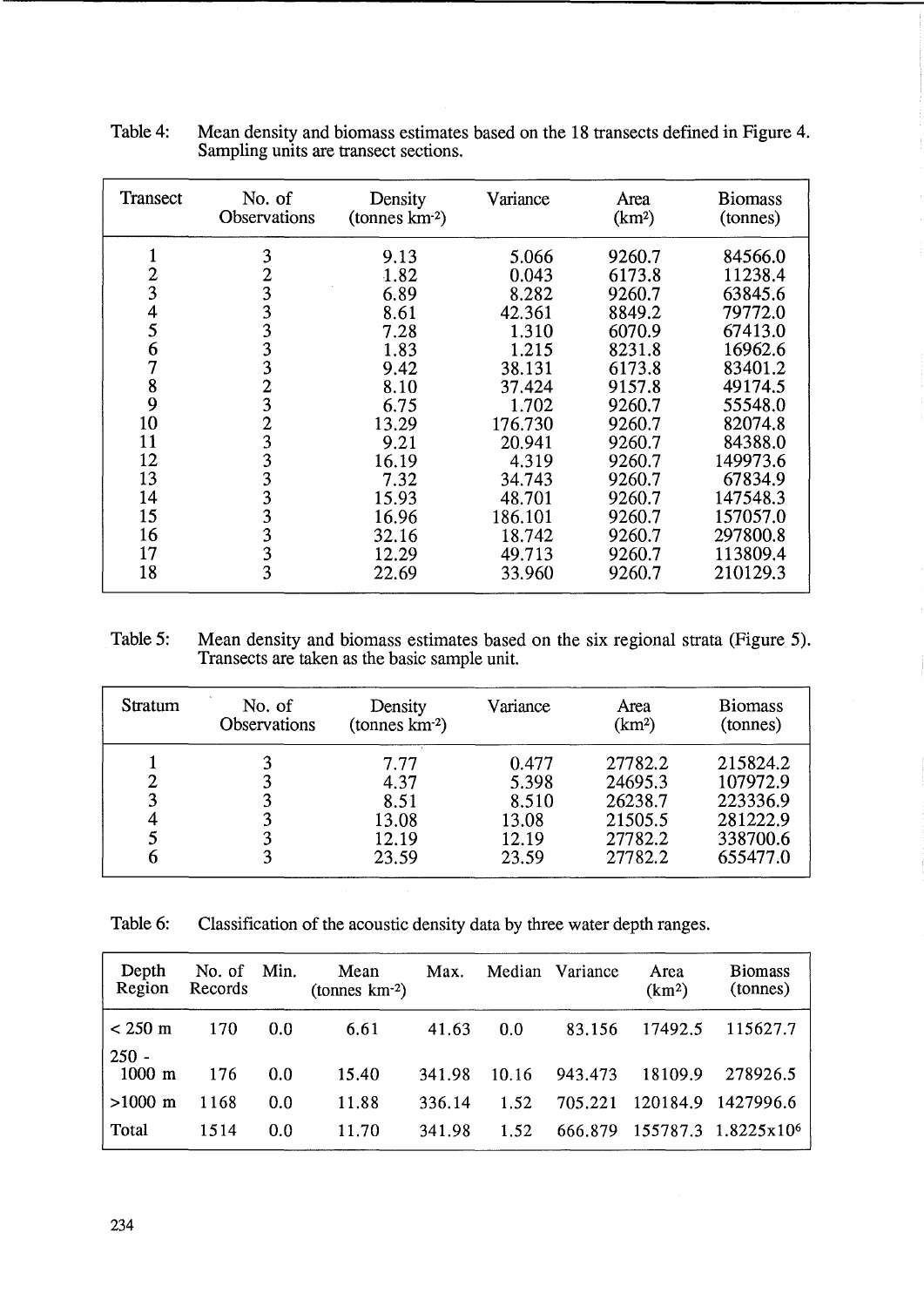| Temp.<br>Region<br>$(^{\circ}C)$ | No. of<br>Records | Min. | Mean<br>(tonnes $km^{-2}$ ) | Max.   | Median | Variance | Area<br>(km <sup>2</sup> ) | <b>Biomass</b><br>(tonnes) |
|----------------------------------|-------------------|------|-----------------------------|--------|--------|----------|----------------------------|----------------------------|
| ${}< 0.0$                        | 479               | 0.0  | 15.30                       | 173.99 | 3.12   | 764.854  | 49287.9                    | 754207.1                   |
| $0 - 0.5$                        | 689               | 0.0  | 9.07                        | 336.14 | 0.00   | 567.964  | 70896.5                    | 643017.3                   |
| > 0.5                            | 346               | 0.0  | 11.95                       | 341.98 | 2.24   | 700.396  | 35602.4                    | 425318.4                   |
| Total                            | 1514              | 0.0  | 11.70                       | 341.98 | 1.52   | 666.879  | 155786.8                   | 1.8225x10 <sup>6</sup>     |

Table 7: Classification of the acoustic density data by three classes of the mean minimum temperature of the vertical CTD profiles.

Table 8: Classification of the acoustic density data by water depth and mean minimum temperature.

| Temperature | <b>Bathymetric Region</b> |      |                |      |                    |      |  |  |  |  |
|-------------|---------------------------|------|----------------|------|--------------------|------|--|--|--|--|
| Region      | $<$ 250 m                 |      | $250 - 1000$ m |      | $> 1000 \text{ m}$ |      |  |  |  |  |
|             | Mean                      | s.e. | Mean           | s.e. | Mean               | s.e. |  |  |  |  |
| < 0.0       | 11.90                     | 2.53 | 20.28          | 2.58 | 15.29              | 1.17 |  |  |  |  |
| $0 - 0.5$   | 5.70                      | 2.14 | 14.08          | 2.27 | 9.09               | 1.05 |  |  |  |  |
| > 0.5       | 7.66                      | 2.19 | 16.03          | 2.03 | 11.05              | 1.72 |  |  |  |  |

 $\overline{\phantom{a}}$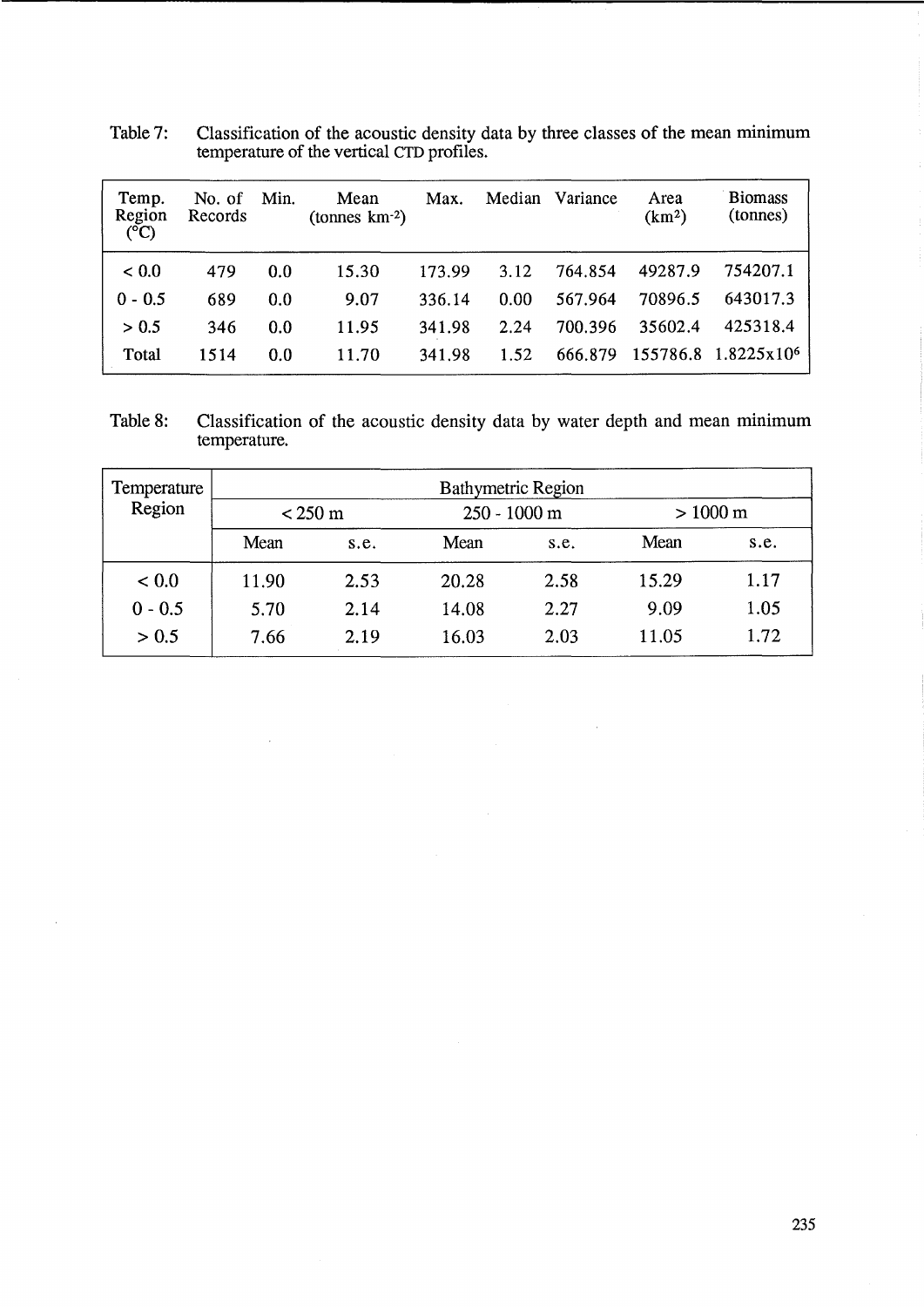

Figure 1: The realised survey track around the island of South Georgia. The survey tracks are approximately 30 n miles apart. The survey box was approximately 240 n miles x 180 n miles. The transecting started on the north side of the box and ended in the southeast corner.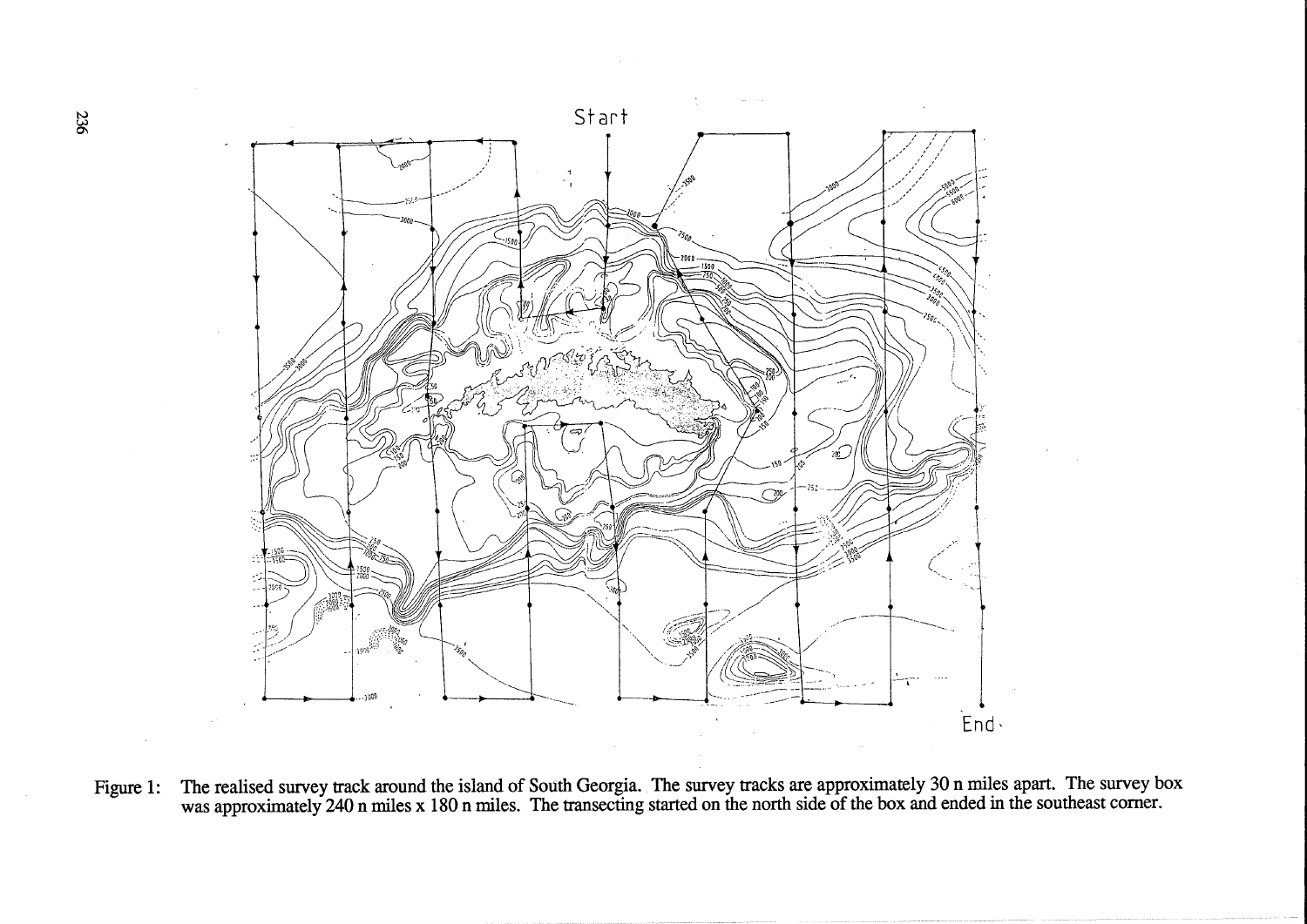

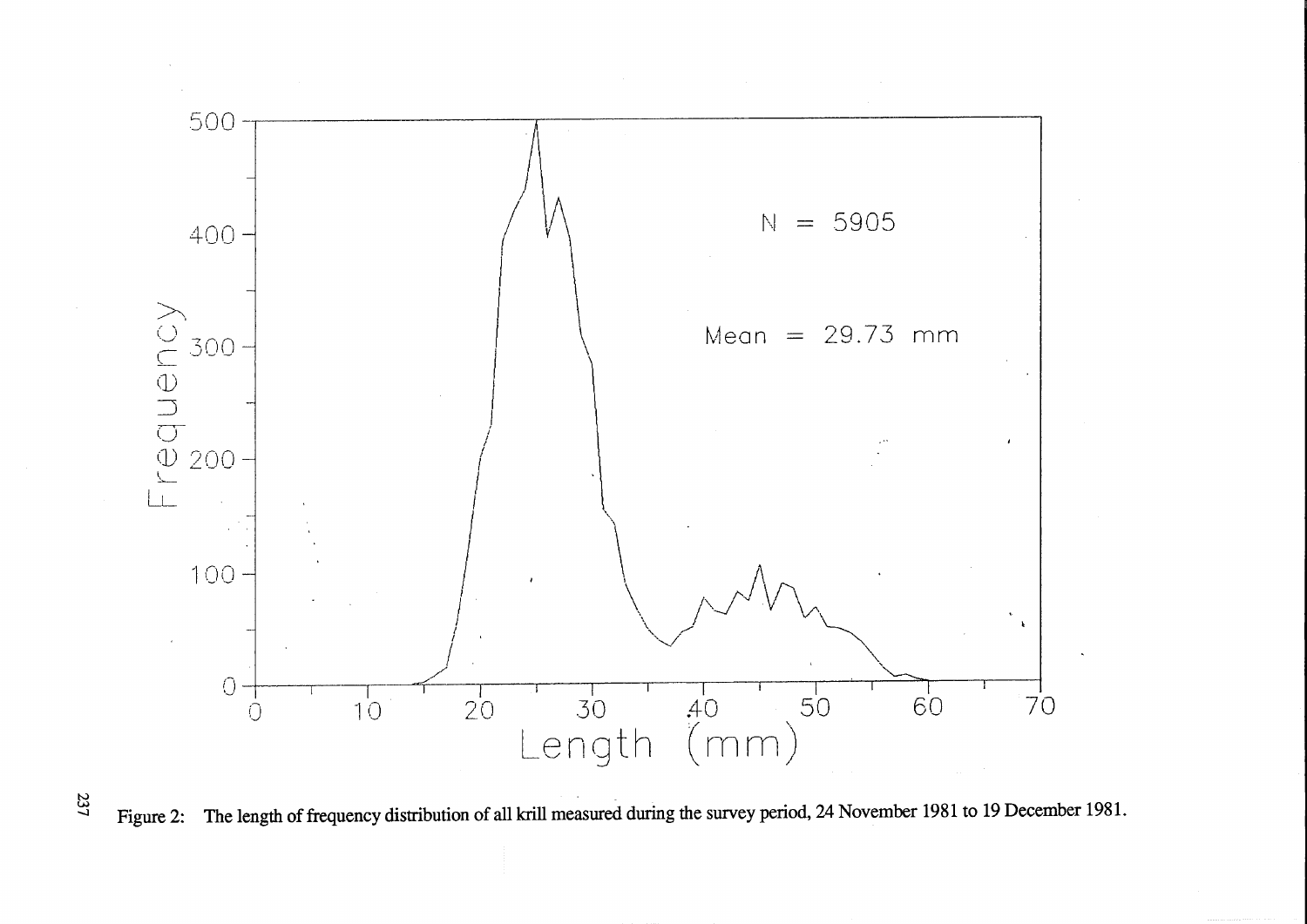

**Figure 3: Nine parallel transects.** 



**Figure 4: Eighteen transects obtained by splitting the nine transects along the long axis of the island.**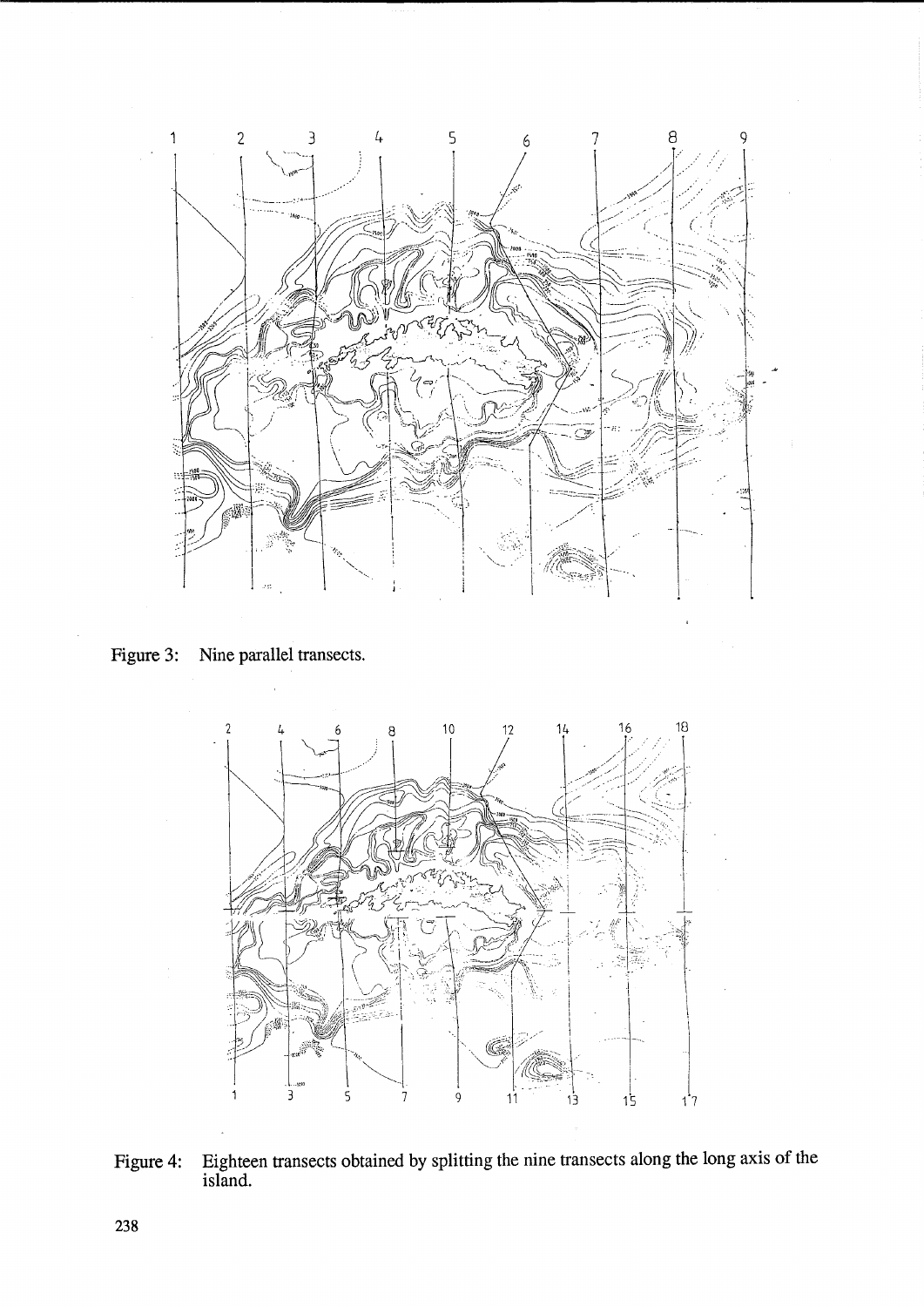

Figure 5: Six regional strata covering on-shelf regions around South Georgia.



Figure 6: Six strip regions running parallel to the long axis of the island. These are based on the transect sections.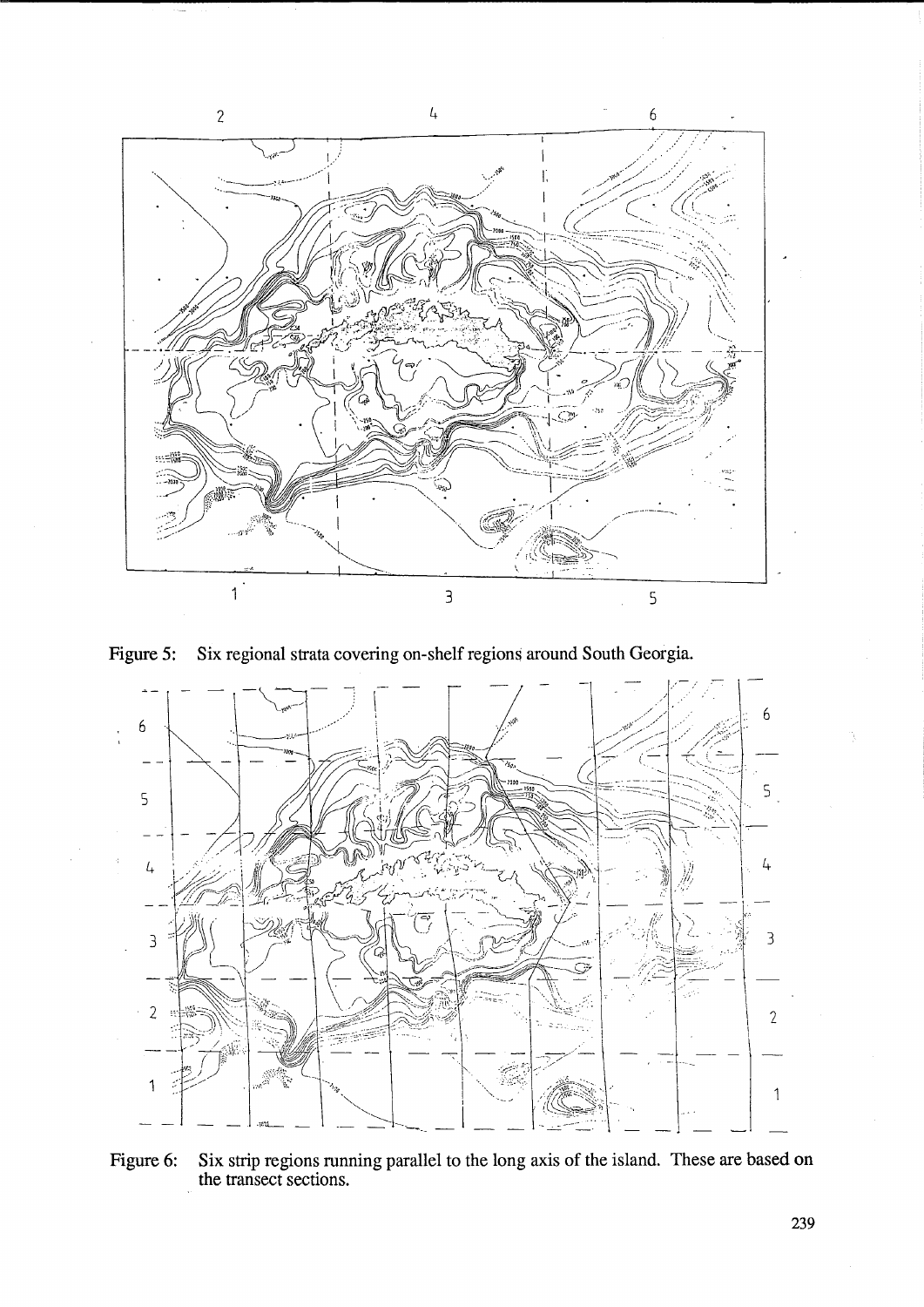![](_page_15_Figure_0.jpeg)

Figure 7: Map of krill density (tonnes km<sup>2</sup>) produced by universal Kriging techniques using UNIMAP (UNIMAP, 1990).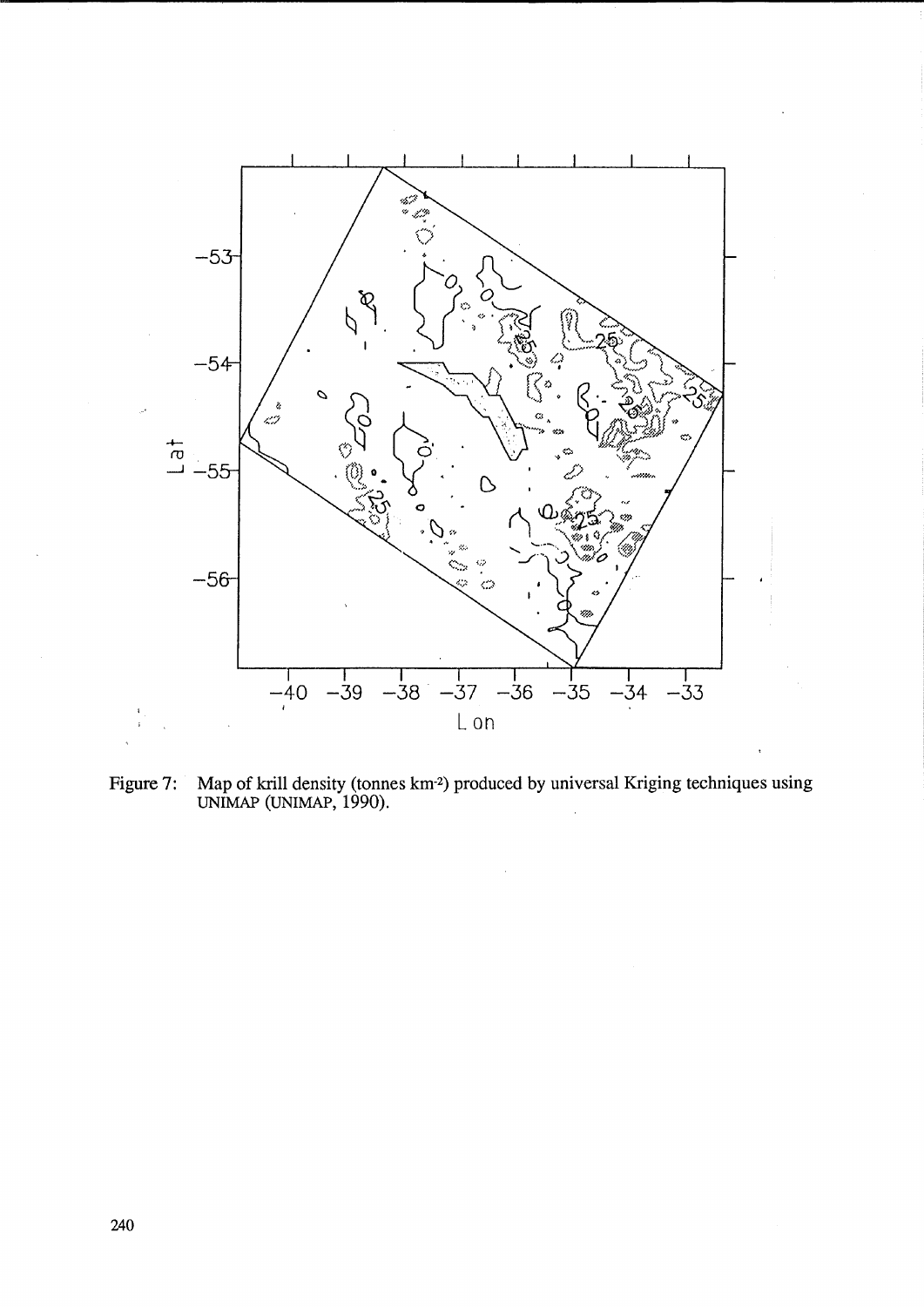## Liste des tableaux

- Tableau 1: Définitions des strates utilisées dans les analyses des données de transect.
- Tableau 2: Estimations de densité moyenne et de biomasse totale produites en appliquant différents critères de stratification (tableau 1) aux données de transect.
- Tableau 3: Analyse cumulée de variance fondée sur les six strates régionales illustrées à la figure 5.
- Tableau 4: Estimations de densite moyenne et de biomasse fondees sur les 18 transects définis à la figure 4. Les unités d'échantillonnage sont les sections de transect.
- Tableau 5: Estimations de den sité moyenne et de biomasse fondées sur les six strates régionales (figure 5). Les transects servent d'unité de base à l'échantillonnage.
- Tableau 6: Classification des donnees de densite acoustique pour trois intervalles de profondeur d'eau.
- Tableau 7: Classification des donnees de densite acoustique pour trois intervalles de temperature minimale moyenne des profils verticaux de CTD.
- Tableau 8: Classification des données de densité acoustique par profondeur d'eau et température minimale moyenne.

## Liste des figures

- Figure 1: Trajet parcouru autour de l'lle de Georgie du Sud. Les trajets de la campagne sont espacés d'environ 30 milles n. Le cadre de la campagne était d'environ 240 milles n x 180 milles n. Le trace des transects, debute sur le cote nord du cadre, se termine dans le coin sud-est.
- Figure 2: Longueur de la distribution de fréquences de tous les individus de krill mesurés pendant la campagne, du 24 novembre 1981 au 19 decembre 1981.
- Figure 3: Neuf transects parallèles.
- Figure 4: Dix-huit transects obtenus en divisant en deux les neuf transects le long de l'axe le plus long de l'île.
- Figure 5: Six strates régionales couvrant les régions du plateau de Géorgie du Sud.
- Figure 6: Six régions allongées parallèles à l'axe le plus long de l'île. Elles sont basées sur les sections de transect.
- Figure 7: Carte de densité du krill (tonnes km<sup>-2</sup>) produite par les techniques universelles de Kriging a l'aide de UNIMAP (UNlMAP, 1990).

## Список таблиц

Таблица 1: Определения страт, использованных в анализе данных по разрезам.

Таблица 2: Оценки средней плотности и общей биомассы, вычисленные при помощи применения к данным по разрезам различных критериев стратификации (Таблица 1).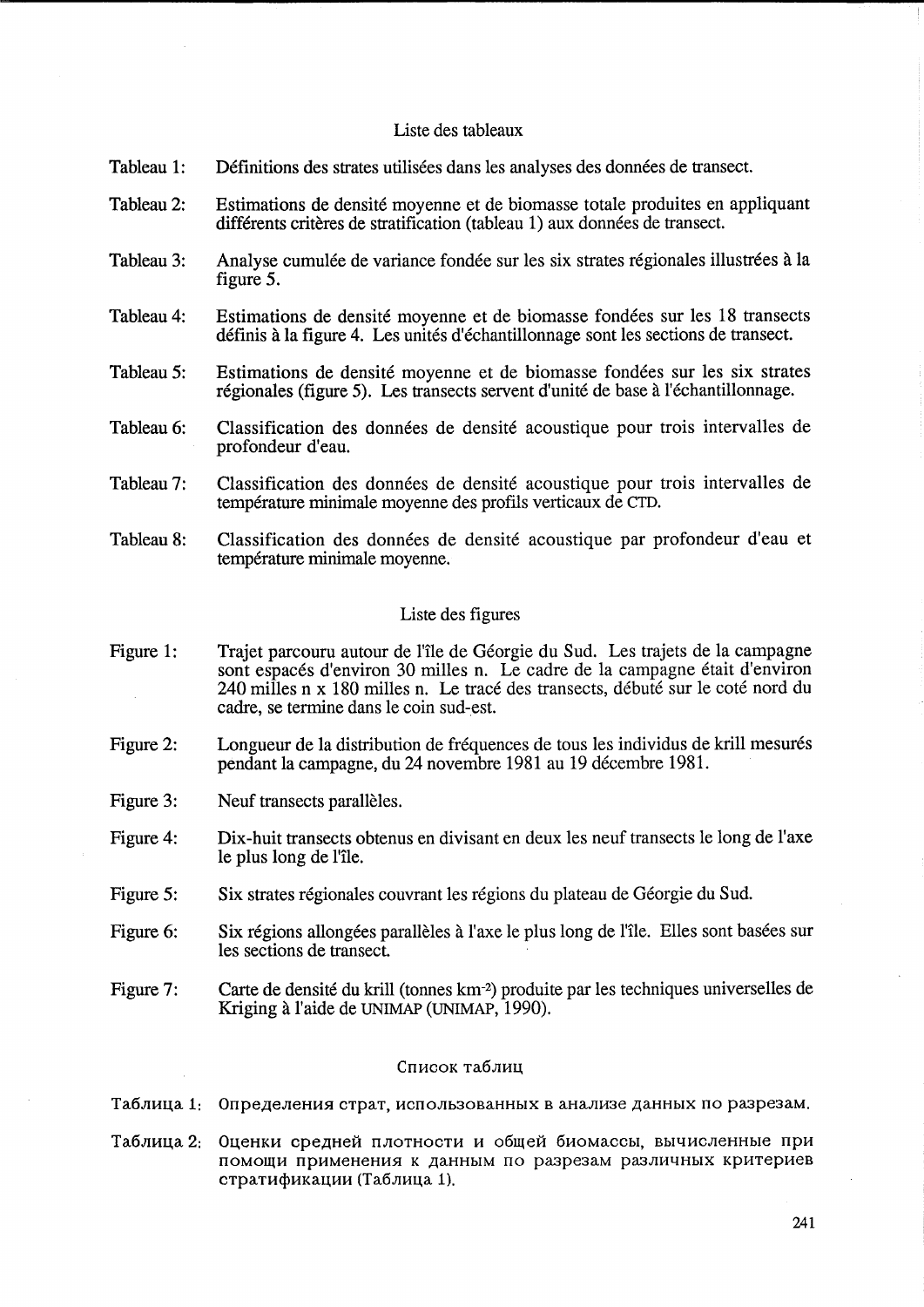- Таблица 3: Совокупный анализ изменчивости. основанный  $H\mathbf{a}$ шести региональных стратах, изображенных на Рисунке 5.
- Таблица 4: Оценки средней плотности и биомассы, основанные на 18 разрезах, изображенных на Рисунке 4. Единицы сбора проб являются участками разреза.
- Таблица 5: Оценки средней плотности и биомассы, основанные на шести региональных стратах (Рисунок 5). Разрезы взяты как стандартная единица сбора проб.
- Таблица 6: Классификация акустических данных по плотности по трем диапазонам глубины.
- Таблица 7: Классификация акустических данных по плотности по трем классам средней минимальной температуры вертикальных профилей СТD.
- Таблица 8: Классификация акустических данных по плотности по глубине и средней минимальной температуре.

#### Список рисунков

- Рисунок 1: Маршрут съемки, выполненный вокруг острова Южная Георгия. Маршруты съемки проходят на расстоянии приблизительно в 30 морских миль друг от друга. Площадь съемки сотавляла приблизительно 240 морских миль х 180 морских миль. Разрез был начат на северной стороне и завершен в юго-восточном углу сетки.
- Рисунок 2. Частотное распределение длины криля, измеренное в ходе съемки с 24 ноября 1981 г. по 19 декабря 1981 г.
- Рисунок 3: Девять параллельных разрезов.
- Рисунок 4: Восемнадцать разрезов, полученные путем разбивки девяти разрезов вдоль длинной оси острова.
- Рисунок 5. Шесть региональных страт над шельфами вокруг Южной Георгии.
- Рисунок 6: Шесть полосообразных участков, пролегающих параллельно длинной оси острова. Участки основаны на разрезах.
- Рисунок 7: Карта плотности криля (тонны км<sup>-2</sup>), составленная при помощи универсального метода Кригинга с использованием UNIMAP (UNIMAP, 1990).

#### Lista de las tablas

- Tabla 1: Definiciones de los estratos utilizados en los análisis de los datos de transectos.
- Tabla 2: Cálculos de densidad media y biomasa total obtenidos al aplicar diversos criterios de estratificación a los datos de transecto (tabla 1).